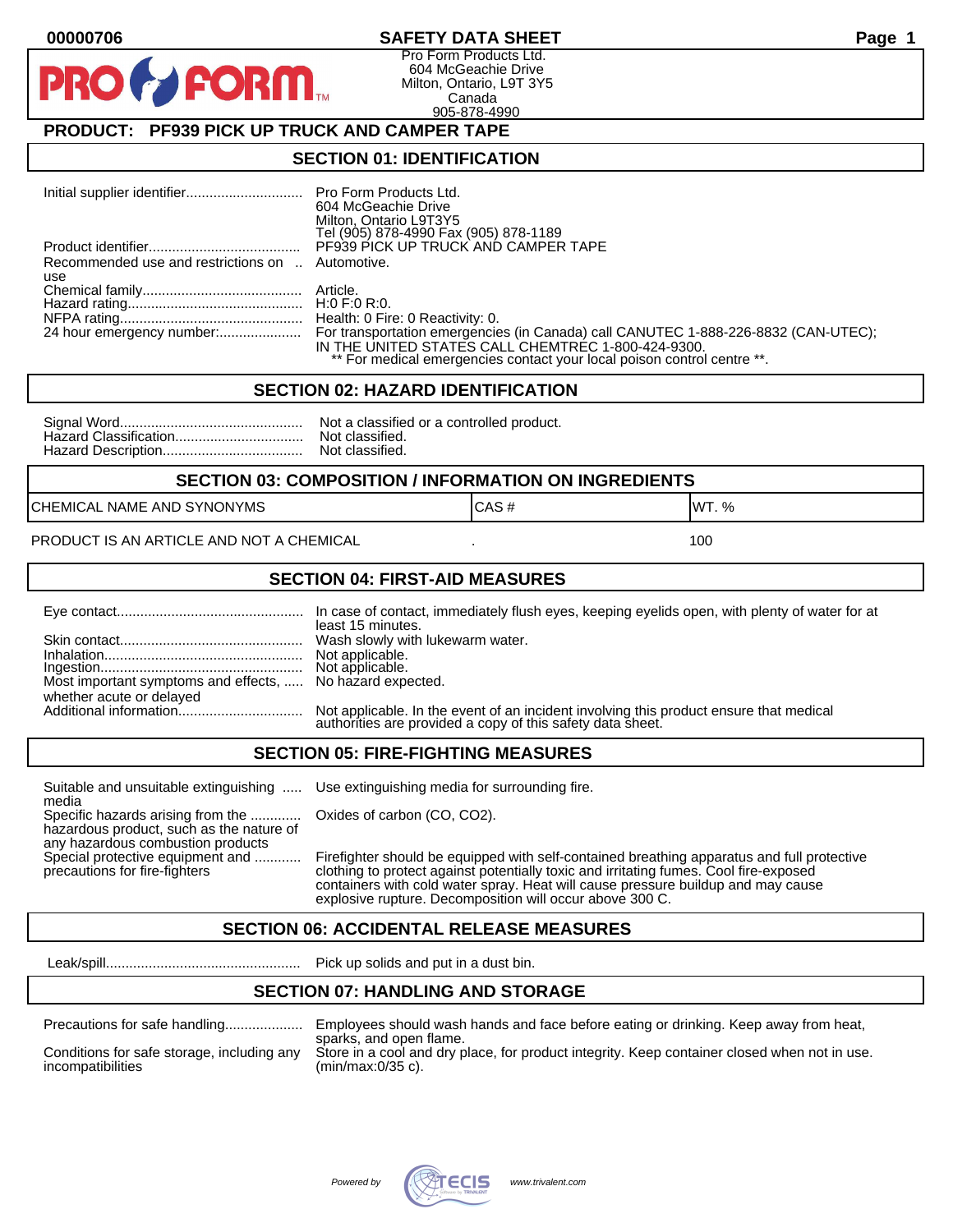## **PRODUCT: PF939 PICK UP TRUCK AND CAMPER TAPE**

#### **SECTION 08: EXPOSURE CONTROLS / PERSONAL PROTECTION**

| <b>INGREDIENTS</b>               | TWA | <b>ACGIH TLV</b><br>STEL                                                                                                          | <b>IPEL</b> | <b>OSHA PEL</b><br>STEL                                                              | <b>NIOSH</b><br>IREL |
|----------------------------------|-----|-----------------------------------------------------------------------------------------------------------------------------------|-------------|--------------------------------------------------------------------------------------|----------------------|
|                                  |     | Not applicable.<br>Not applicable.<br>Not applicable.<br>Wear adequate protective clothes.<br>Safety boots per local regulations. |             | Educate and train employees on the safe use and handling of the product. Employees   |                      |
| Appropriate engineering controls |     | General ventilation.                                                                                                              |             | should wash their hands and face before eating, drinking, or using tobacco products. |                      |

## **SECTION 09: PHYSICAL AND CHEMICAL PROPERTIES**

|                                                                    | Tape.                                                             |
|--------------------------------------------------------------------|-------------------------------------------------------------------|
|                                                                    | Various colours. (Prolonged storage may lead to discolouration.). |
|                                                                    | Slight.                                                           |
|                                                                    | Not applicable.                                                   |
| Vapour pressure (mm Hg)                                            | Not applicable.                                                   |
|                                                                    | Not applicable.                                                   |
|                                                                    | Not applicable.                                                   |
| Relative Density (Specific Gravity)                                | No data.                                                          |
| Melting / Freezing point (deg C)                                   | Not applicable.                                                   |
|                                                                    | Insoluble.                                                        |
| Initial boiling point / boiling range (deg C).                     | Not applicable.                                                   |
|                                                                    | Not applicable.                                                   |
| Flash point (deg C), method                                        | Not applicable.<br>Not applicable.                                |
| Auto ignition temperature (deg C)<br>Upper flammable limit (% vol) | Not applicable.                                                   |
| Lower flammable limit (% vol)                                      | No Data.                                                          |
| Partition coefficient - n-octanol/water                            | No data.                                                          |
|                                                                    | No data.                                                          |
|                                                                    | No data.                                                          |

## **SECTION 10: STABILITY AND REACTIVITY**

| Conditions to avoid, including static  Keep away from heat.<br>discharge, shock or vibration<br>Hazardous decomposition products Oxides of carbon (CO,CO2). | Stable at normal temperatures and pressures.<br>Avoid heat, sparks and flames.<br>Possibility of hazardous reactions Will not occur under normal temperature and pressure. |
|-------------------------------------------------------------------------------------------------------------------------------------------------------------|----------------------------------------------------------------------------------------------------------------------------------------------------------------------------|
|                                                                                                                                                             |                                                                                                                                                                            |

# **SECTION 11: TOXICOLOGICAL INFORMATION**

| <b>INGREDIENTS</b>          |                                                                         | ILC50                                                                                   | ILD50 |
|-----------------------------|-------------------------------------------------------------------------|-----------------------------------------------------------------------------------------|-------|
| Effects of chronic exposure | Not expected to pose any hazards.<br>Not applicable.<br>Not applicable. | occupational hygiene adhered to, risks are improbable. May cause mechanical irritation. |       |

## **SECTION 12: ECOLOGICAL INFORMATION**

Persistence and degradability................... Not available.

## **SECTION 13: DISPOSAL CONSIDERATIONS**

and methods of disposal, including any contaminated packaging

Information on safe handling for disposal . Dispose of waste in accordance with all applicable Federal, Provincial/State and local